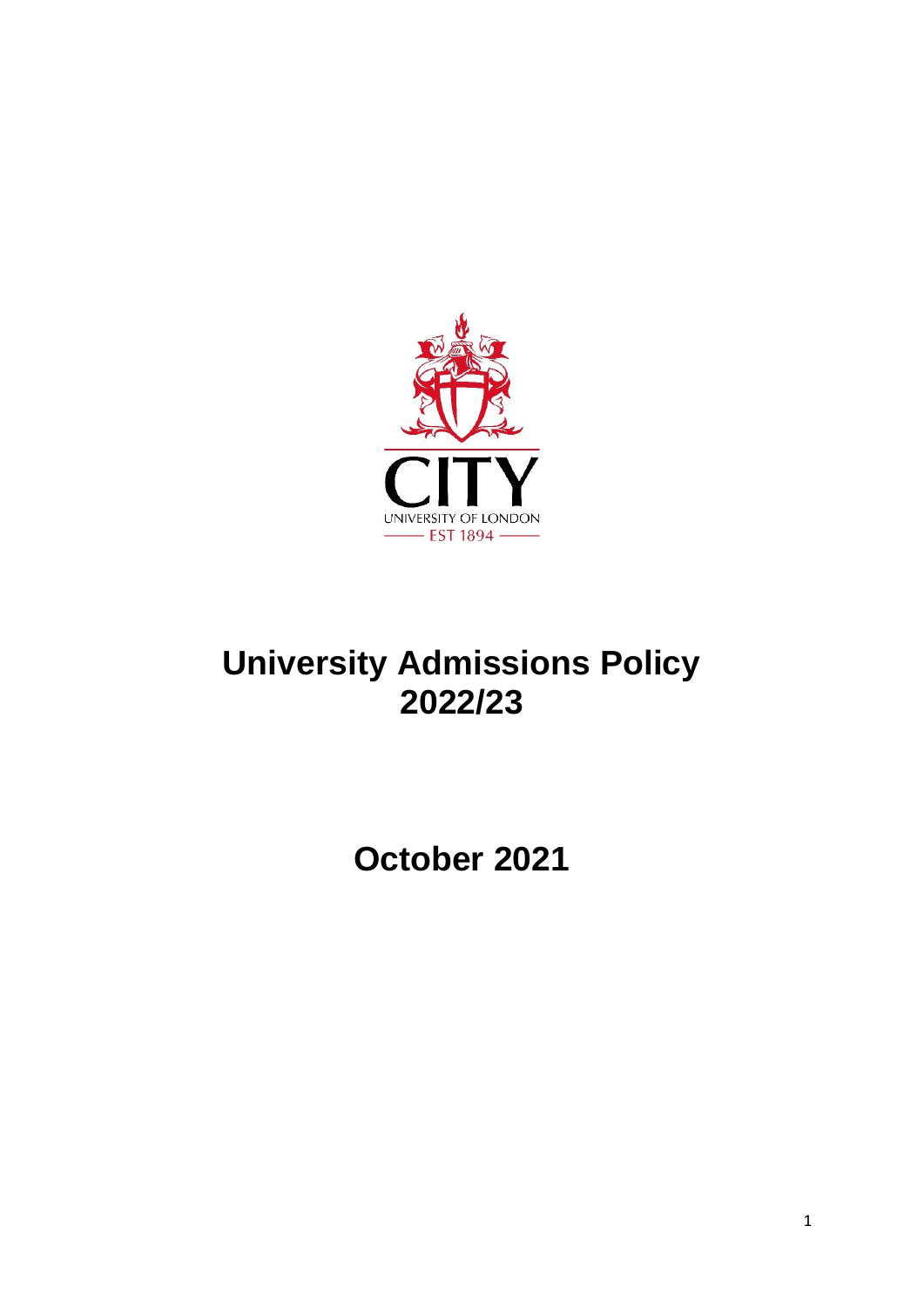# **Contents**

# **1. Purpose (4)**

- 1.1 What the University is aiming to achieve
- 1.2 Our role in a changing sector
- 1.3 The scope of the policy

# **2. Admissions responsibility and structure (5)**

- 2.1 Structure of the team and personnel
- 2.2 Partner institutions

# **3. Applying to City, University of London: our commitment to you and compliance with codes and regulation (6)**

- 3.1 Schwarz review, UCAS and QAA guidance
- 3.2 CMA requirements
- 3.3 Senate regulations
- 3.4 GDPR

# **4. The application process (7)**

- 4.1 Deadlines
- 4.2 Assessment timelines
- 4.3 What the applicant will receive from the University
- 4.4 Interviews and assessment
- 4.5 Applicant Days
- 4.6 Meeting the offer
- 4.7 Registration

# **5. Assessment of applications (9)**

- 5.1 Submission and assessment process
- 5.2 Entry requirements
- 5.3 Use of tariff
- 5.4 English language requirements
- 5.5 Personal statements
- 5.6 Admission with credit (second year entry)
- 5.7 Re-sitting exams
- 5.8 Deferring entry
- 5.9 Extenuating circumstances
- 5.10 Mother-tongue languages
- 5.11 Visa compliance
- 5.12 'What next?'

# **6. University offers (12)**

- 6.1 The unconditional offer
- 6.2 Change of course offers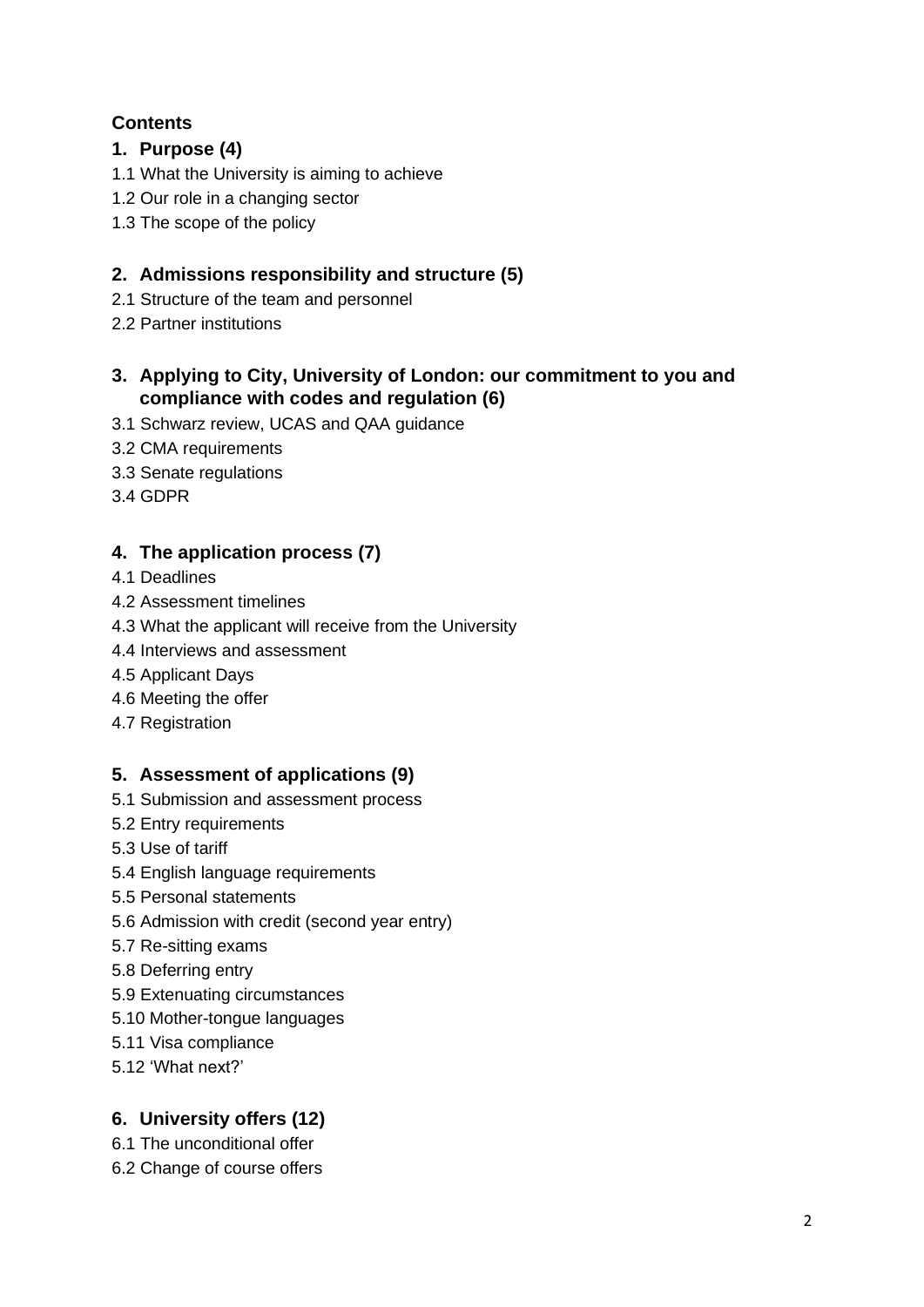#### 6.3 Contextual admissions

## **7. Policies and procedures (13)**

- 7.1 Fee status
- 7.2 Student Visa requirements
- 7.3 Applicants under the age of 18
- 7.4 Criminal convictions
- 7.5 Asylum seekers and refugees
- 7.6 Disability and additional support
- 7.7 Fitness to study
- 7.8 Fitness to practise

#### **8. Enquiries: information, advice and guidance (16)**

- 8.1 Commitment to this area
- 8.2 Outreach and schools liaison
- 8.3 Accuracy of information
- 8.4 Communication of changes
- 8.5 Website
- 8.6 Contact details
- 8.7 Agent activity and relationships
- 8.8 Freedom of Information

# **9. Applicant behaviour, complaints and appeals procedures (18)**

- 9.1 Applicant behaviour
- 9.2 Complaints Procedure
- 9.3 Appeals Procedure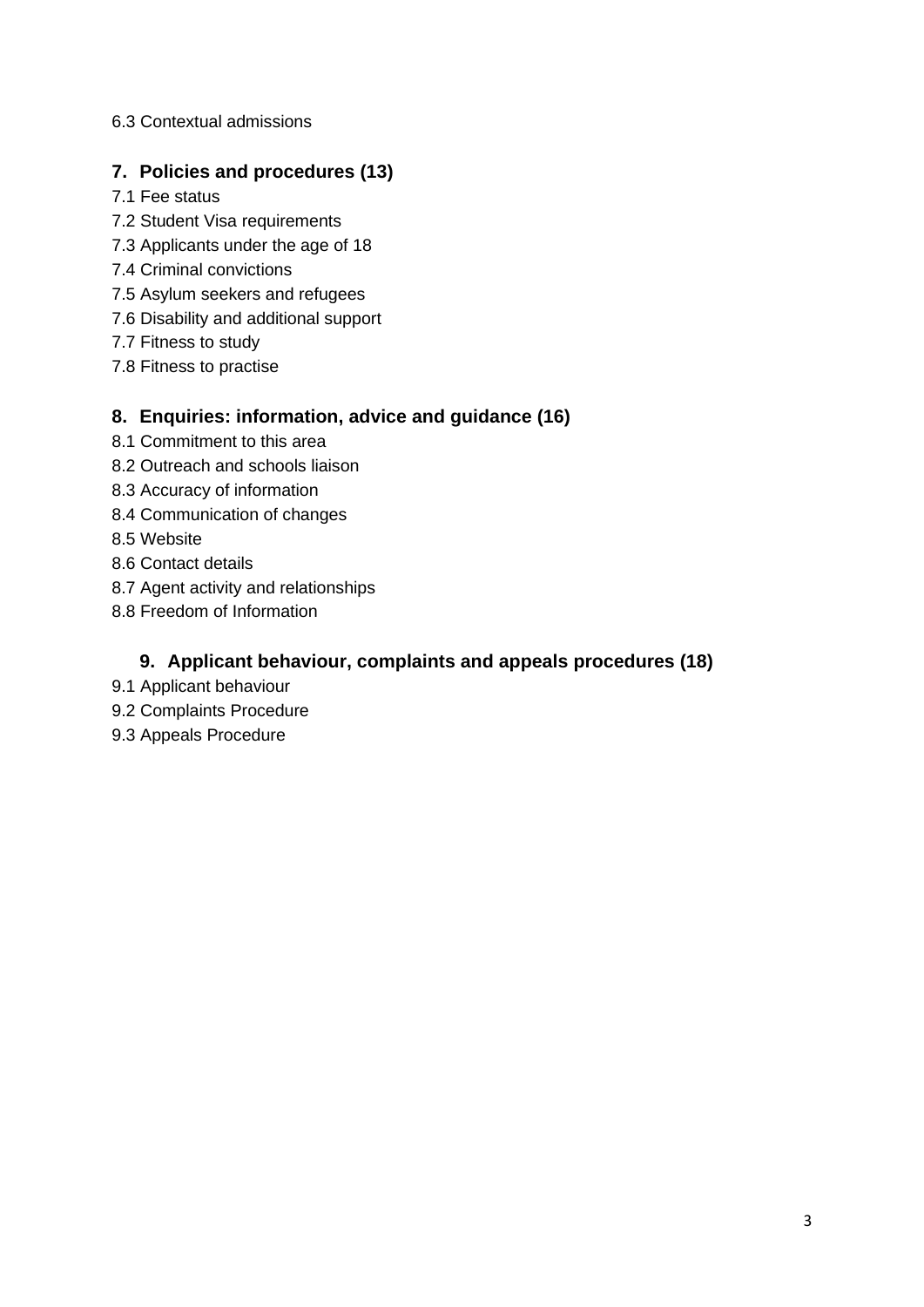# **1. PURPOSE**

# **1.1. What the University is aiming to achieve**

- (a) This policy outlines the admissions process and practice across undergraduate and postgraduate taught programmes at City, University of London.
- (b) The University aims to admit students of the highest calibre, who have the academic potential and the personal motivation to succeed on our rigorous courses. The University encourages applications from applicants from all backgrounds and it evaluates the potential of each applicant individually and on their own merits.

# **1.2. Our role in a changing sector**

- (a) The University is proud to be a diverse, inclusive and global community; committed to providing a fair admissions system that reflects this. This means the University will provide equal opportunity for all individuals, regardless of background, to gain admission to a course suited to their motivation and potential.
- (b) The University will ensure that the entry requirements are appropriate for the academic needs of the programmes and for the students the University seeks to attract to them.
- (c) The University is committed to developing its processes and improving the skills and understanding of its staff, to provide equal opportunities for all students.
- (d) The admissions policy will continue to strive to be fair and transparent.
- (e) The University will keep under review recommendations from the concurrent reviews into admissions, currently taking place at Universities UK and the Office for Students (OfS).

# **1.3. The scope of this policy**

- (a) This policy reflects all the admissions activity across undergraduate and postgraduate taught programmes at City, University of London. The policy includes all the details applicants need to know about the University's admissions processes and outlines how the University's admissions activity demonstrates the following principles:
	- We are committed to providing a fair, effective and professional admissions service informed by the indicators set out in the Quality Assurance Agency (QAA) Quality Code, B2, *Recruitment, Selection and Admission to Higher Education.*
	- We will provide clear and useful information on our entry requirements and admissions processes.
	- We will update our information and processes on an annual basis, aiming to do this in September each year.
	- We will endeavour to operate an admissions procedure that is fair, transparent and consistent, whilst being compliant with all relevant legislation and regulations.
	- We will strive to admit only suitably qualified applicants who have the ability to complete their programme of study successfully.
	- We are committed to Widening Participation and fair access, and encourage applicants from all social and cultural backgrounds. To this end, we are looking into the ways in which we can provide a more contextualised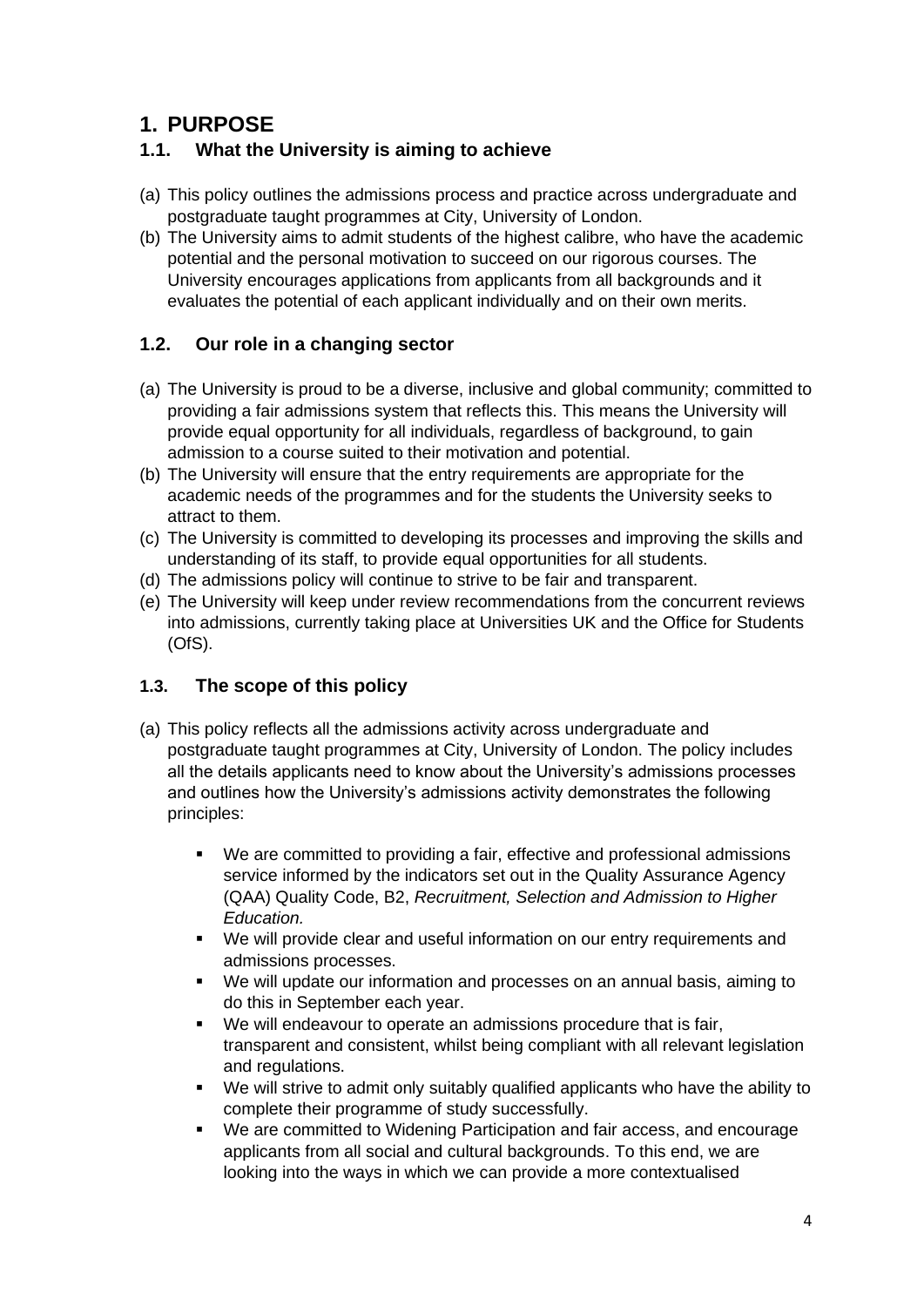admissions service and are waiting on recommendations from the ongoing admissions reviews, before we do this.

- We will provide an admissions function which seeks to serve the best interests of our applicants and assists the University in meeting its strategic aims.
- (b) We will ensure all staff in admissions roles are well informed, customer-focused and regularly trained to understand the needs of our applicants and to be compliant with relevant procedures and processes.
- (c) The policy is managed by the Head of Admissions and approved by the University Senate, chaired by the President of the University. The policy is reviewed on an annual basis.

# **2. ADMISSIONS RESPONSIBILITY AND STRUCTURE**

# **2.1. Structure of the team and personnel**

- (a) Responsibility for admissions at City is led by the Head of Admissions, under the guidance of the Director of Student and Academic Services.
- (b) Decisions on applications are made by a fully trained, experienced Admissions Officer; using clear parameters set out by Admissions Tutors in each of the five Schools. If the Admissions Officer is unable to reach a decision on the basis of the information provided, the application may be escalated to the Senior Admissions Officer or Admissions Manager.
- (c) Where an application requires any form of academic judgement, professional colleagues will work with the relevant Admissions Tutor.
- (d) Postgraduate taught admissions activity is managed within schools. Decisions on applications are made by fully trained and experienced professional staff, using clear parameters set out by academic colleagues. Typically these professional staff would be an Admissions Officer or a Course Officer.
- (e) If the professional staff are unable to reach a decision on the basis of the information provided, the application may be escalated to more senior colleagues; most likely a Senior Admissions Officer, Course Operations Manager or Head of Academic Services.
- (f) Where an application falls outside of defined academic criteria, professional colleagues will work with the key academic point of contact within the relevant Department or School. This is typically a Programme Director.

# **2.2. Partner institutions**

City, University of London has a number of approved partners. Where the University receives students directly from these partners, this policy has been shared for consideration and approval. All students who join the University directly from these partners will be required to comply with this Admissions Policy.

# **2.3. Agents**

(a) As outlined in section 8.8 of this policy, the University (excl. the Business School) currently has over 100 education agents in all regions of the world to assist students in making an application to City. The University carefully selects agents through a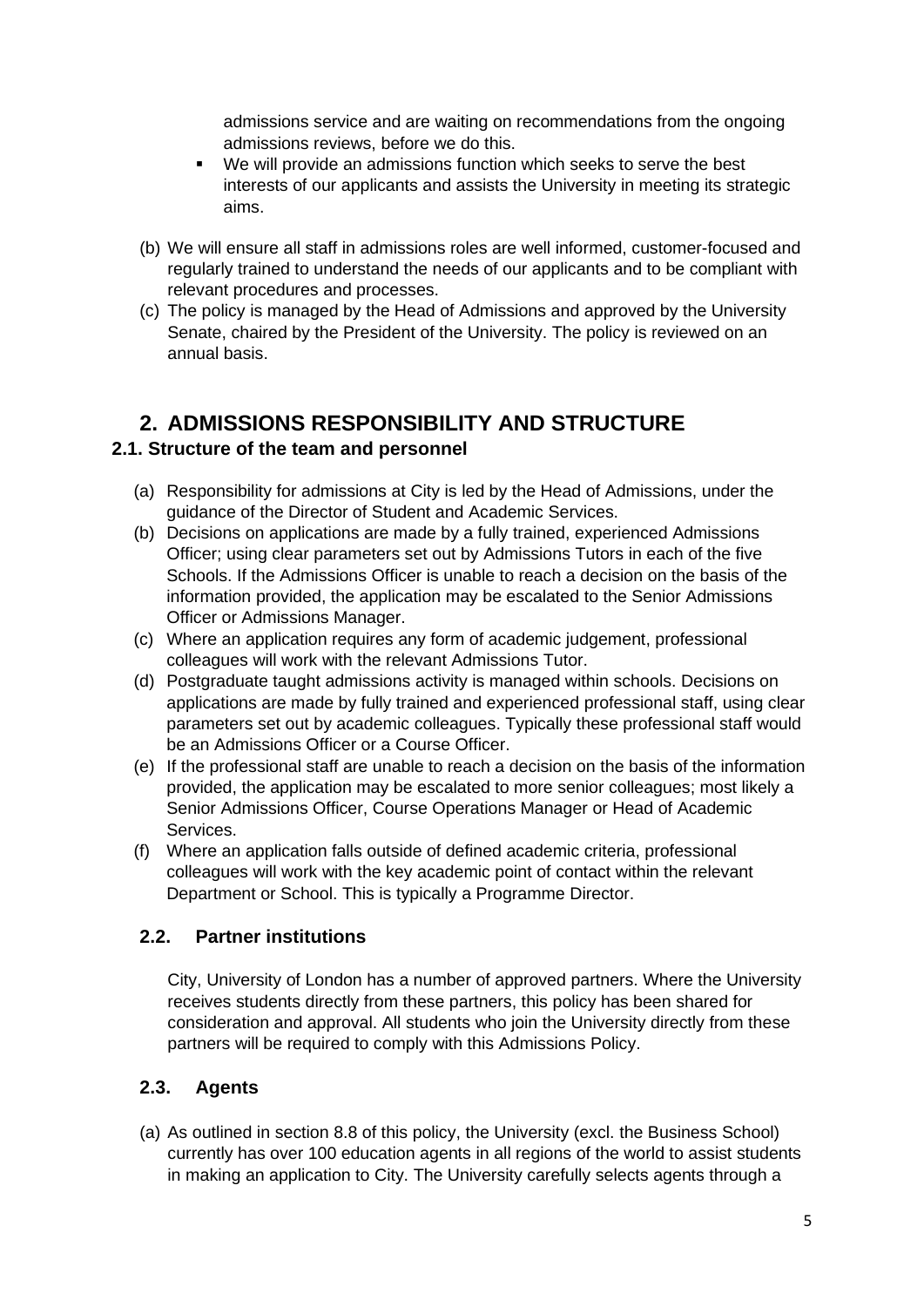rigorous set of checks to ensure that they comply with all relevant legislation and provide a good service to students.

(b) This policy has been shared with agents across our network and these agents are encouraged to ensure their clients act with knowledge of the policies and processes outlined in this document.

# **3. APPLYING TO CITY, UNIVERISTY OF LONDON: OUR COMMITMENT TO YOU AND COMPLIANCE WITH CODES AND REGULATION**

#### **3.1. Schwarz review, QAA and SPA**

- (a) This policy takes note of the best practice within the sector and uses the recommendations of three independent authorities on the subject.
- (b) The 'Schwartz Review' guides the principles outlined in this policy following on from a Government report on Admissions to Higher Education, led by Professor Steven Schwartz in 2004: transparency, minimising barriers to entry, selecting for merit, potential and diversity, professionalism and using assessment methods that are reliable and valid.
- (c) The admissions policy also complies with the guidance set out within the [QAA UK](https://www.qaa.ac.uk/quality-code)  [Quality Code for Higher Education](https://www.qaa.ac.uk/quality-code) on recruitment, selection and admission to higher education.

#### **3.2. Competition and Markets Authority requirements**

- (a) The University complies with the requirements of the Competition and Markets Authority (CMA). For the purpose of this regulation, City is a 'trader' and its students are 'consumers'.
- (b) City is clear about three main areas in particular:
	- **The [Terms and Conditions for Study at City, University of London](https://www.city.ac.uk/about/governance/legal/terms) governs the** Institution's dealings with students and form a contract between City and its students in relation to their studies. These Terms and Conditions provide a summary of the regulatory framework and key terms on which an agreement is entered in to with the University. Applicants are therefore strongly encouraged to familiarise themselves with the document.
	- The University provides information which is accurate, easy to find and useful for the students to make an informed choice.
	- The University sets out an accessible, clear and transparent complaints policy for students, as set out in section 9 of this admissions policy.

#### **3.3. Senate regulations**

Senate is the academic authority responsible for the maintenance of academic quality and standards. According to the City's [Royal Charter,](https://www.city.ac.uk/__data/assets/pdf_file/0005/74867/CharterandStatute.pdf) Senate has delegated authority from the Council to provide guidance and advice on academic matters.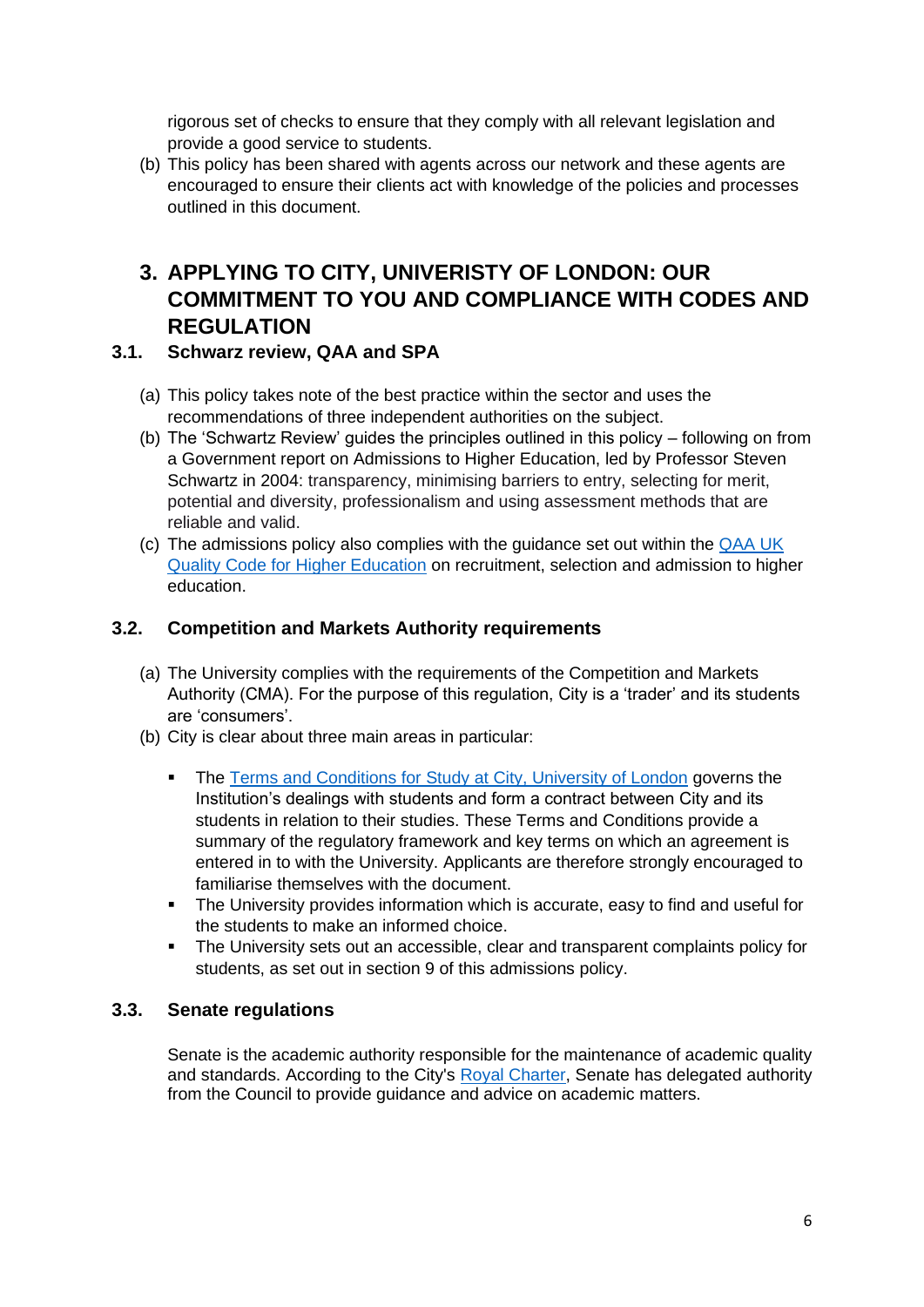# **3.4. The General Data Protection Regulation (GDPR)**

- (a) City will handle your personal data in accordance with the provisions of the Data Protection Act 2018, which gave effect to the General Data Protection Regulation (GDPR) in the United Kingdom. The provisions of the GDPR apply to all bodies processing the personal data of EU nationals.
- (b) City's Privacy Notice for past, present and prospective students of City is [available](https://www.city.ac.uk/about/city-information/legal/data-protection)  [here.](https://www.city.ac.uk/about/city-information/legal/data-protection) This Privacy Notice explains how City collects, uses and shares the personal data of prospective students, and of their rights in relation to the personal data City holds.
- (c) City is committed to ensuring compliance in this area and has detailed our approach and [the impact on applicants here.](https://www.city.ac.uk/library/about/policies/personal-data-and-online-resources)

#### **3.5. Freedom of Information (FOI)**

The University co-operates with all FOI requests and anything in relation to admissions should be to **[foi@city.ac.uk](mailto:foi@city.ac.uk)**

# **4. THE APPLICATION PROCESS**

# **4.1. Deadlines**

- (a) Across the University there are differing deadlines, depending on the course and the start date. Applicants and advisors are encouraged to see the most up-to-date information by looking on the relevant course page on the University website. Applying earlier on in the application cycle is always encouraged.
- (b) The University may include a deadline within any offer we decide to make. All deadlines provided within an offer are at the University's discretion.
- (c) The University also complies with all the deadlines decided for undergraduate applicants through UCAS.

#### **4.2. Assessment timelines**

- (a) Across the University there are differing timelines for assessment, depending on the course and the start date. Where applications are submitted with all the requisite detail to make an informed decision, the University will aim to provide decisions on these applications swiftly. The University does not make guarantees on the speed in which applicants can expect a decision on their application.
- (b) On some of the most competitive courses, there are some 'gathered field' processes in place. In these instances, the University will group applications together over a period of time, before communicating decisions via UCAS.
- (c) Where applications require further information, or, assessment, this will inevitably delay the time it takes to provide applicants with a decision.

# **4.3. What the applicant will receive from the University**

(a) The University is committed to making sure applicants have all the details they need to make an informed decision on where to study. As such, the University will endeavour to provide applicants with useful, timely and helpful communication specific to their course of interest and the wider university. This is typically via email.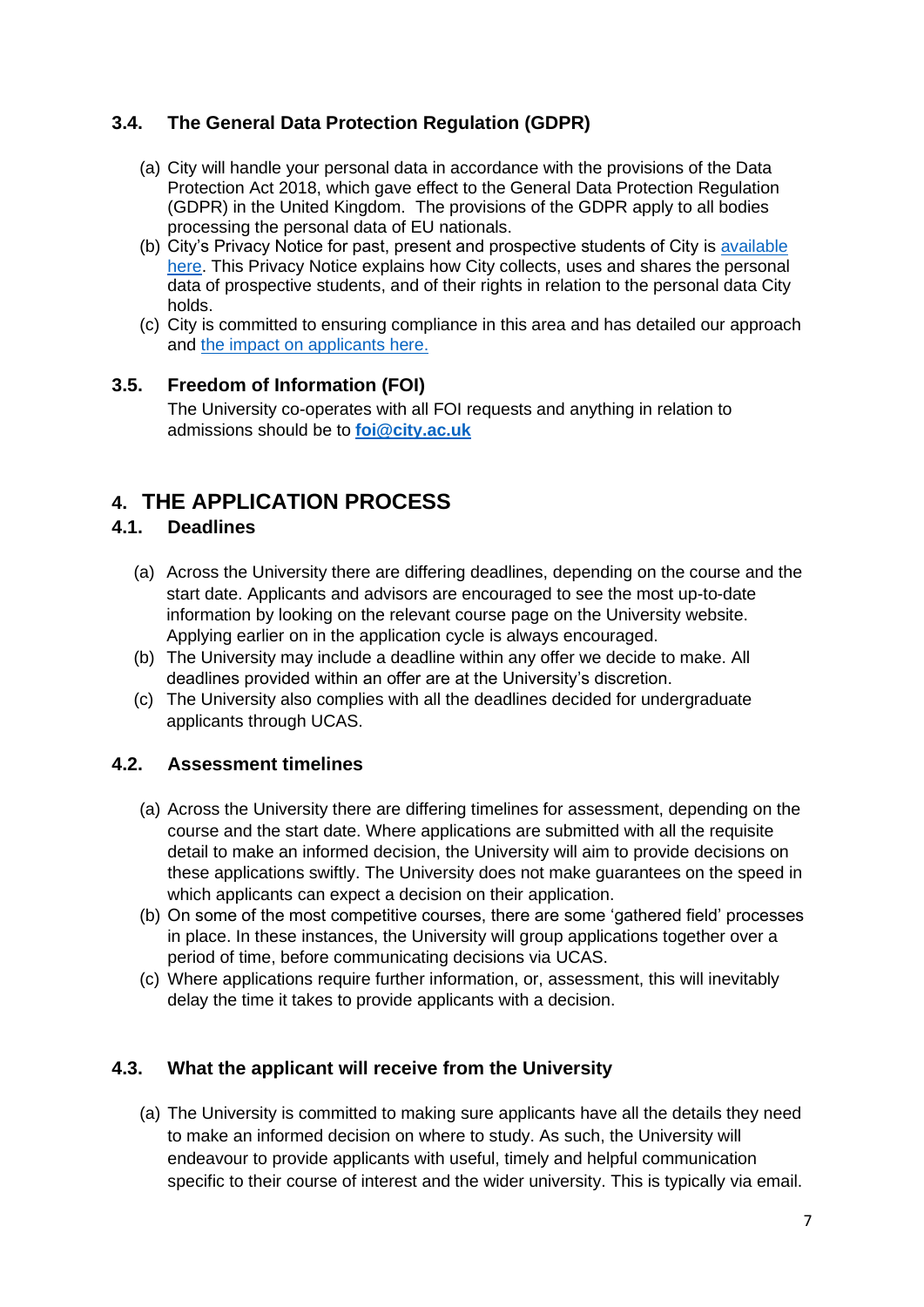(b) More information on what communication applicants can expect from the University can be found in section 8 of this document.

## **4.4. Interviews and assessment**

- (a) In the School of Health Sciences, applicants (UG/Postgraduate Diploma) to courses in Language and Communication Sciences, Midwifery, Nursing and Radiography will be invited to attend a Selection Day. In some cases, courses run two stage processes and applicants may be required to attend both an Assessment Session and a Selection Day. Full details on these assessments can be [found here.](https://www.city.ac.uk/health/selection-day)
- (b) Interviews or Selection Days for suitable applicants may also take place in other Schools for both undergraduate and postgraduate taught courses. Where this is the case, this will be detailed on the relevant course page on our website and applicants will be informed of this in writing during the application stage.
- (c) At the time of writing these assessment and selection events exist in the following areas: BSc Midwifery, BSc Nursing, BSc Radiography, BSc Speech and Language Therapy, DPsych Counselling Psychology, MA Journalism, MSc Organisational Psychology, MA Publishing.
- (d) These in-person selection events are currently under review as a result of the risk presented by COVID-19 pandemic. In most cases, these events will be transferred to take place via an online platform. Students will be contacted to provide them with the information they need to support any further assessment required.

# **4.5. Applicant visits (Undergraduate)**

- (a) All undergraduate applicants will have an opportunity to visit the University. Across all Schools (excluding most of the School of Health Sciences) the applicant will be invited to an Applicant Day. This gives the applicant an opportunity to hear more about the course, see the campus and meet staff and students. Students will be invited to these events via email and how to book will be referenced in the offer letter.
- (b) As detailed above in most areas of the School of Health Sciences, applicants will be invited in to the University for some form of assessment. Details for how applicants can prepare for this will be on the relevant course pages and all relevant applicants will be told of this via email.
- (c) Applicants can visit the University by registering for a Campus Tour or attending one of the Postgraduate Open Evenings.
- (d) Please note that postgraduate courses within the Business School are not based at the Northampton Square campus and will not be included in these events.
- (e) Full details on opportunities to visit the University can be [found here.](http://www.city.ac.uk/visit-us)

#### **4.6. Meeting the offer**

- (a) The conditions of the offer will be outlined to all applicants in writing. At undergraduate level this will be communicated to all applicants on UCAS Track and from the University via email. At postgraduate taught level this will also be received in writing and visible on the relevant online application portal.
- (b) If an applicant is able to demonstrate they meet the conditions of our offer, they will be accepted. If the applicant does not meet the conditions outlined in their offer, there is no guarantee they will be accepted.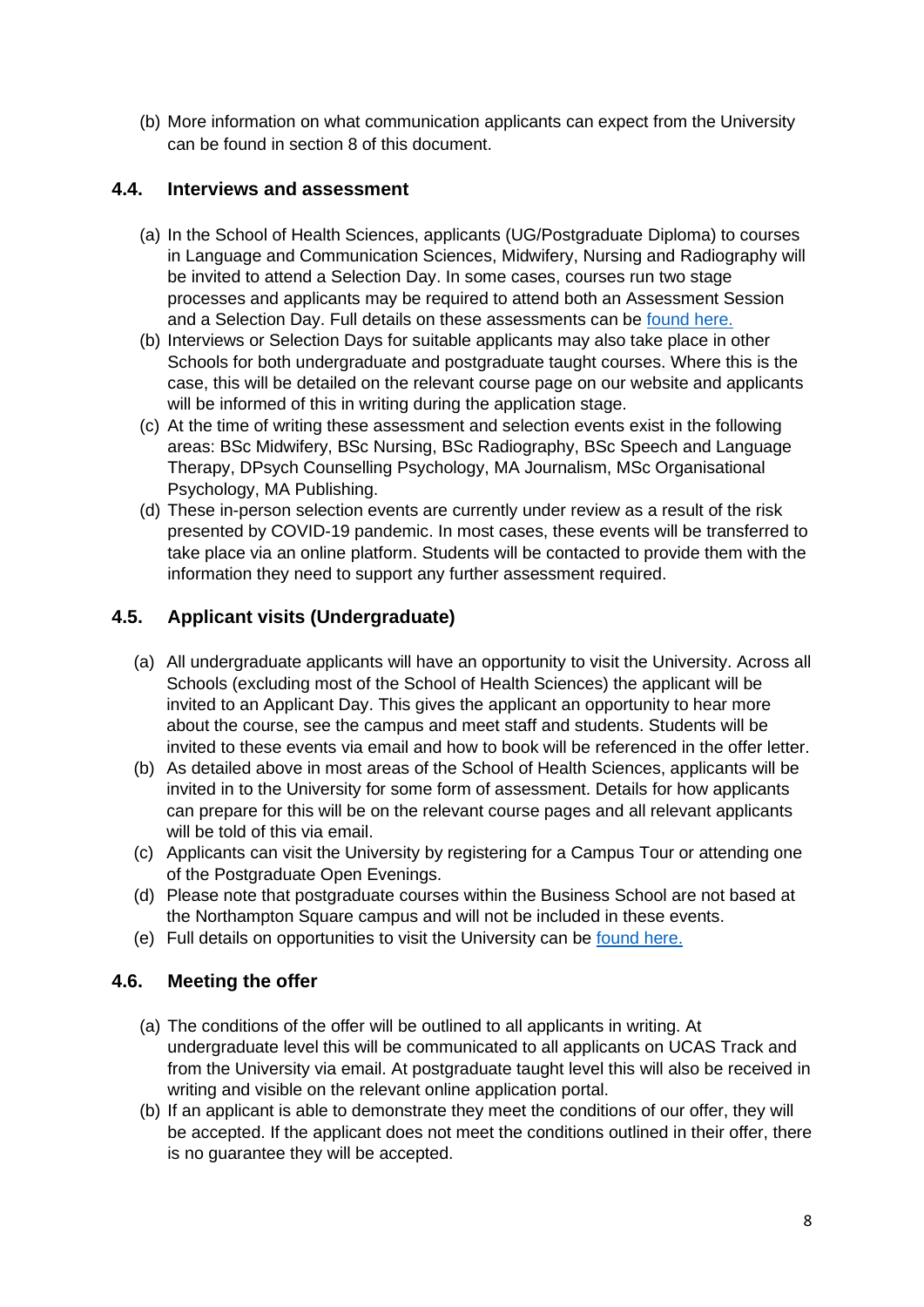# **4.7. Registration**

- (a) When applicants have met the full conditions of their offer they will be invited to register. This typically takes place within a month of their study start date.
- (b) Applicants must complete online registration before formally completing Stage Two of the registration process: verification of their identity, eligibility to study and issuing of a City ID card.
- (c) Your admission to the institution, attendance on a programme, and right to enjoy any of the privileges of membership of the institution, including access to services and facilities, is subject to you complying with the terms of the Contract and registering with the institution.

# **5. ASSESSMENT OF APPLICATIONS**

#### **5.1. Submission and assessment process**

- (a) The University offers high quality, challenging courses to applicants who demonstrate the preparation and potential to succeed.
- (b) The admissions and selection process aims to assess applications fairly and consistently. The University will judge applications on individual merits, taking in to account academic achievements, relevant experience and motivation.
- (c) All undergraduate applications must be submitted via UCAS. The majority of all postgraduate applications are made directly to the University using our online system, OPAS.
- (d) Some practices for assessment vary across schools and departments across City so applicants should consult the relevant course page on the City website for the latest information on entry requirements and selection process.

# **5.2. Entry requirements**

- (a) To enter a degree course at City, applicants must satisfy City's general minimum requirements of passes in two subjects at GCE A Level or a level deemed to be equivalent by the University.
- (b) Typically, applicants must also have achieved a minimum of grade 4/C in English and Mathematics at GCSE. However, applicants from different systems of education will be considered on an individual basis.
- (c) Applicants must also meet the specific requirements of the course. These requirements will range between courses and are regularly revised to reflect the most current academic demands of that particular programme.
- (d) The University encourages all applicants to view the latest entry requirements for our courses using the relevant course page on the University website.
- (e) An applicant having met (or been predicted to meet) the entry requirement does not guarantee admission.

# **5.3. Use of tariff (undergraduate only)**

- (a) All decisions the University makes will be communicated to applicants in writing. For undergraduate entry, there are two main forms an offer may take.
	- $\circ$  The offer may be in the form of A Level grades, BTEC qualifications, which may specify certain grades in certain subjects. OR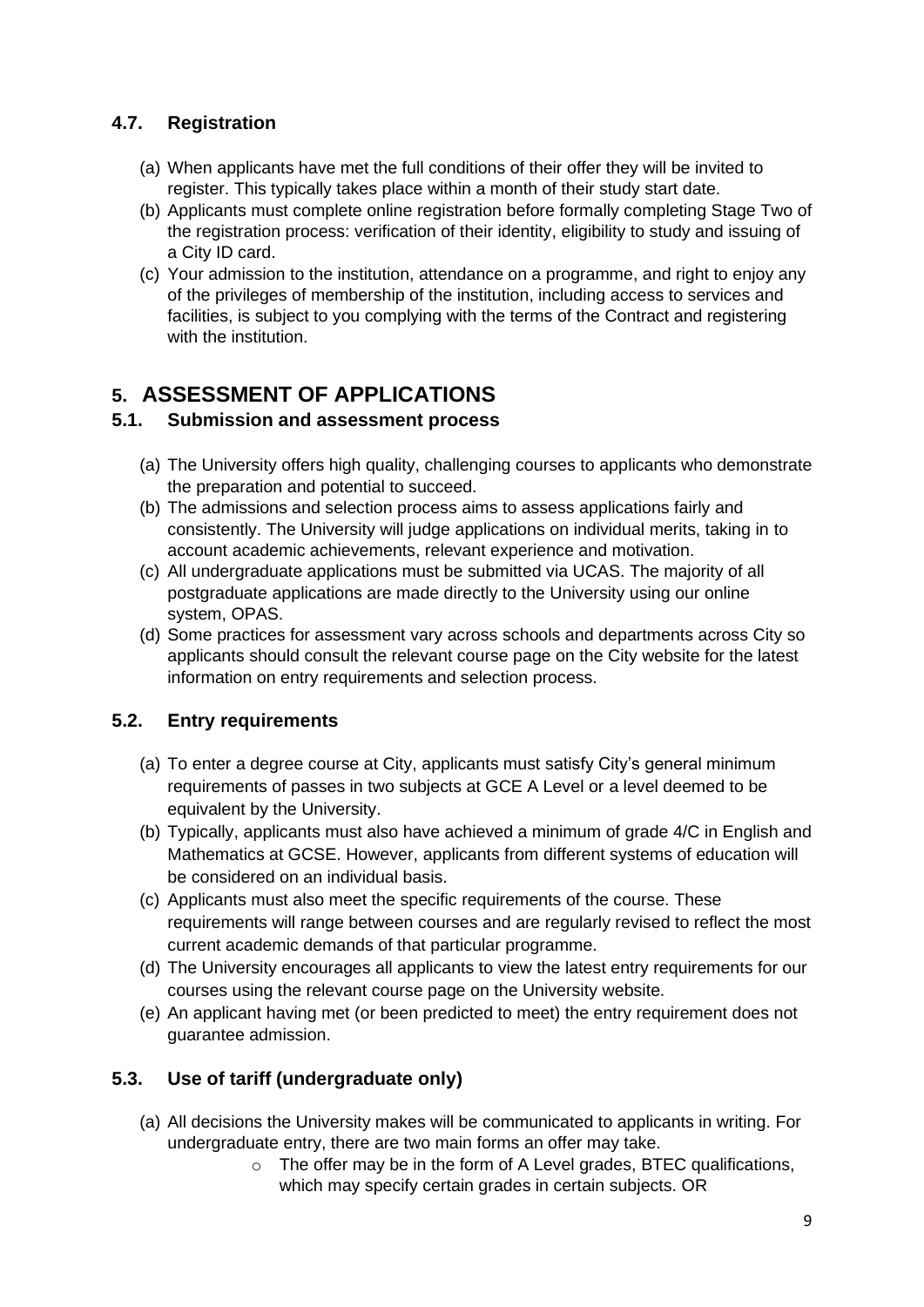- $\circ$  The relevant course may choose to make an offer using UCAS tariff points, as this allows for comparisons between different qualifications and applicants.
- (b) If an applicant receives an offer that contains the UCAS tariff, they must read the conditions carefully to ensure they understand the specific requirements they need to achieve, as some offers may exclude certain subjects or units from the total score.
- (c) An explanation of the UCAS tariff and a full list of the qualifications it covers is available on the UCAS website.

# **5.4. English language requirements**

- (a) All applicants (both UK and overseas) are required to demonstrate that their ability to understand and express themselves in written and spoken English is sufficient for them to be able to benefit from and participate fully in their degree course.
- (b) Applicants should visit [www.city.ac.uk/study/applying](http://www.city.ac.uk/study/applying) for the most current and comprehensive list of English language requirements. Some courses will ask for more than the minimum requirement, so please check the relevant course on our website.

# **5.5. Personal statements**

- (a) It is mandatory for all applicants to provide a personal statement for undergraduate degrees at City via UCAS. The UCAS application form will only allow students to submit one personal statement, irrespective of the breadth of their course choices.
- (b) Where the applicant's personal statement does not support their chosen subject, they may be required to provide another. We will contact all relevant applicants in this instance.
- (c) The University receives a weekly update from UCAS which summarises the level of plagiarism detected in the personal statements of our applicants. Plagiarism within the personal statement is strongly discouraged and where the level of plagiarism is adjudged to be above 50%, the applicant may be rejected at the discretion of the Admissions Tutor.
- (d) All students applying to City through a pathway route will also need to provide a personal statement on entry.
- (e) At postgraduate level it is also mandatory amongst most courses to provide a personal statement. Applicants are encouraged to review the advice on the relevant course page and the application form to comply with these expectations.

# **5.6. Admission with credit (second year undergraduate entry)**

- (a) The University considers admission with credit across a number of areas of the undergraduate provision.
- (b) The University policy for this can be found [on this page.](https://www.city.ac.uk/__data/assets/pdf_file/0019/566200/Student-Transfer-Policy.pdf)
- (c) Applicants will typically need to have met the original entry requirements for the programme, and, have studied very similar material to our own syllabus at their current institution.
- (d) The applicant will also be expected to be achieving a grade of 60% or higher in the first year of their current programme.
- (e) If an applicant would like to be considered for admission with credit, they should send the above information to the relevant Admissions Officer, before then submitting an application via UCAS.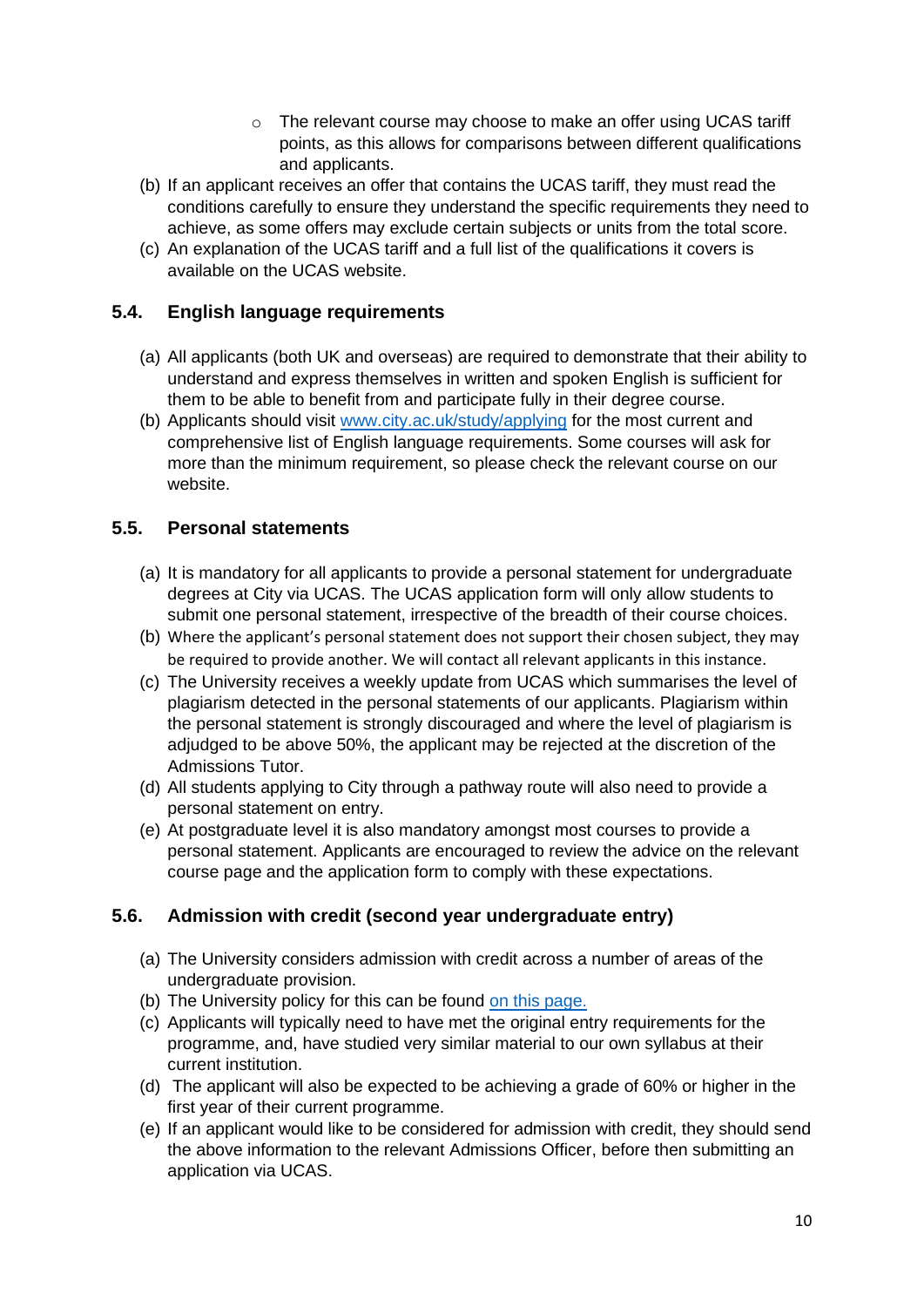- (f) The Admissions Officer will then work alongside colleagues in the relevant school to conduct an assessment of the applicant's suitability for a transfer.
- (g) The Admissions Officer will then inform the applicant before any application via UCAS is encouraged.
- (h) At the time of writing, it is not possible to apply for second year entry to the Business School, all courses with the School of Health Sciences and the Department of Computer Science. (Outside of existing university 2+2 agreements).

## **5.7. Re-sitting school leaving exams (undergraduate only)**

- (a) In most instances, the University will consider applications from students who are resitting their school leaving examinations, for whatever reason. If an applicant is unsure about the details and how they comply with the requirements set out on the University course pages, please contact the relevant Admissions Officer.
- (b) In some cases, such as Optometry, the grades required for entry may be slightly higher as a result of an applicant resitting their school leaving exams.

#### **5.8. Deferring entry**

- (a) Applications for deferred entry are typically looked upon favourably; but, this is confirmed on a case-to-case basis.
- (b) Should the applicant want to defer their application, having not previously applied to do so, this should be submitted in writing to the relevant Admissions Officer.
- (c) Applicants who wish to be considered for deferred entry from the outset of their application have the opportunity to disclose this using the application form.
- (d) Applicants can typically only look to defer entry for one academic year.
- (e) Applicants through Clearing cannot be guaranteed that they will be allowed to defer their place. Any requests will need to be put in writing to the relevant Admissions Officer.

#### **5.9. Extenuating circumstances**

- (a) The University will consider all relevant extenuating circumstances. Applicants should share this information for consideration via the relevant application platform and this information will be taken into account when making a decision on an application.
- (b) Applicants taking formal national examinations will be expected to have told the relevant awarding body of their extenuating circumstances.
- (c) If the evidence for extenuating circumstances arises after the application has been submitted, applicants and advisers are requested to do this by writing directly to the relevant Admissions Officer.

#### **5.10. Significant prior exposure to languages**

- (a) It is common for students to apply having taken school leaving qualifications which include a language where they have had significant prior exposure.
- (b) In this instance, the University will judge the merits of the individual's qualifications on a case-by-case basis. Where the University decides that the language is to be excluded from any subsequent offer, the University will confirm this in the offer text.
- (c) The University has full autonomy over whether to accept languages as suitable evidence for academic potential, as it has across all other qualification choices.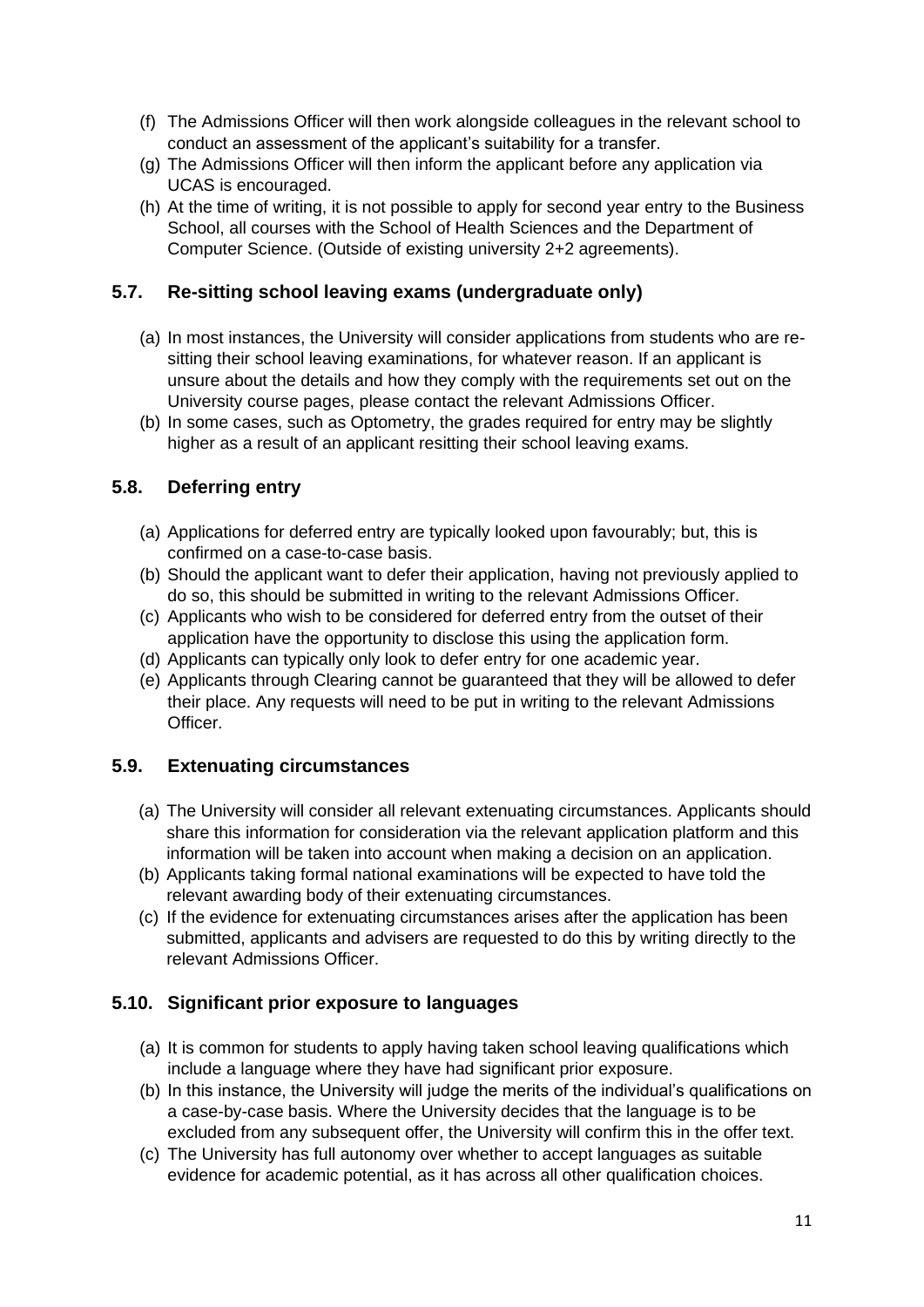# **5.11. Visa compliance**

City, University of London is a Student Visa Sponsor who can support international students requiring a Student Visa to study in the UK. Further details are included later in this policy.

#### **5.12. 'What next?'**

- (a) When all the above checks have been made by the relevant member of the admissions team, the applicant will receive one of the following responses:
	- The applicant will be made an offer
	- The applicant will be invited in for further assessment and selection
	- The applicant will be contacted to gather further information to support their application
	- The application will be processed as unsuccessful.
- (b) In all of these instances, the University will aim to communicate the status of the application to the applicant clearly and promptly. Applicants can view further information on what happens to their application at: [www.city.ac.uk/apply](http://www.city.ac.uk/apply)

# **6. UNIVERSITY OFFERS (UNDERGRADUATE ONLY)**

The University reserves the right to make independent decisions on its applicants. Where an applicant is adjudged to meet the academic potential to perform on our programmes, the offer will either by conditional or unconditional.

#### **6.1. The unconditional offer**

A small proportion of the University's offers have an unconditional component to them. These will be offers made to students who have already achieved the qualifications we require for entry.

#### **6.2. The change of course offer**

- (a) The University values the effort and commitment made in submitting an application to City. In the outcome where the decision on the application is unsuccessful, the University may offer the opportunity for applicants to be reconsidered across other courses at City.
- (b) At undergraduate level, this will see a change of course offer to applicants communicated via email and shown on UCAS Track. This alternative course will be linked in similarity to the course for which the applicant originally submitted an application. The alternative course will nearly always have a lower entry threshold.
- (c) At postgraduate taught level, there are two ways in which the Change of Course scheme works. Firstly, applicants can officially select a first, second and third choice of interest when submitting their application via OPAS. In this instance, if an applicant is unsuccessful for either their first or second choice course, the University will consider their application for the course of subsequent interest.
- (d) In addition to this, in some instances the University will also offer the applicant an alternative course offer, even if this is not specified on their application form. This alternative course offer will only happen should an applicant be unsuccessful in their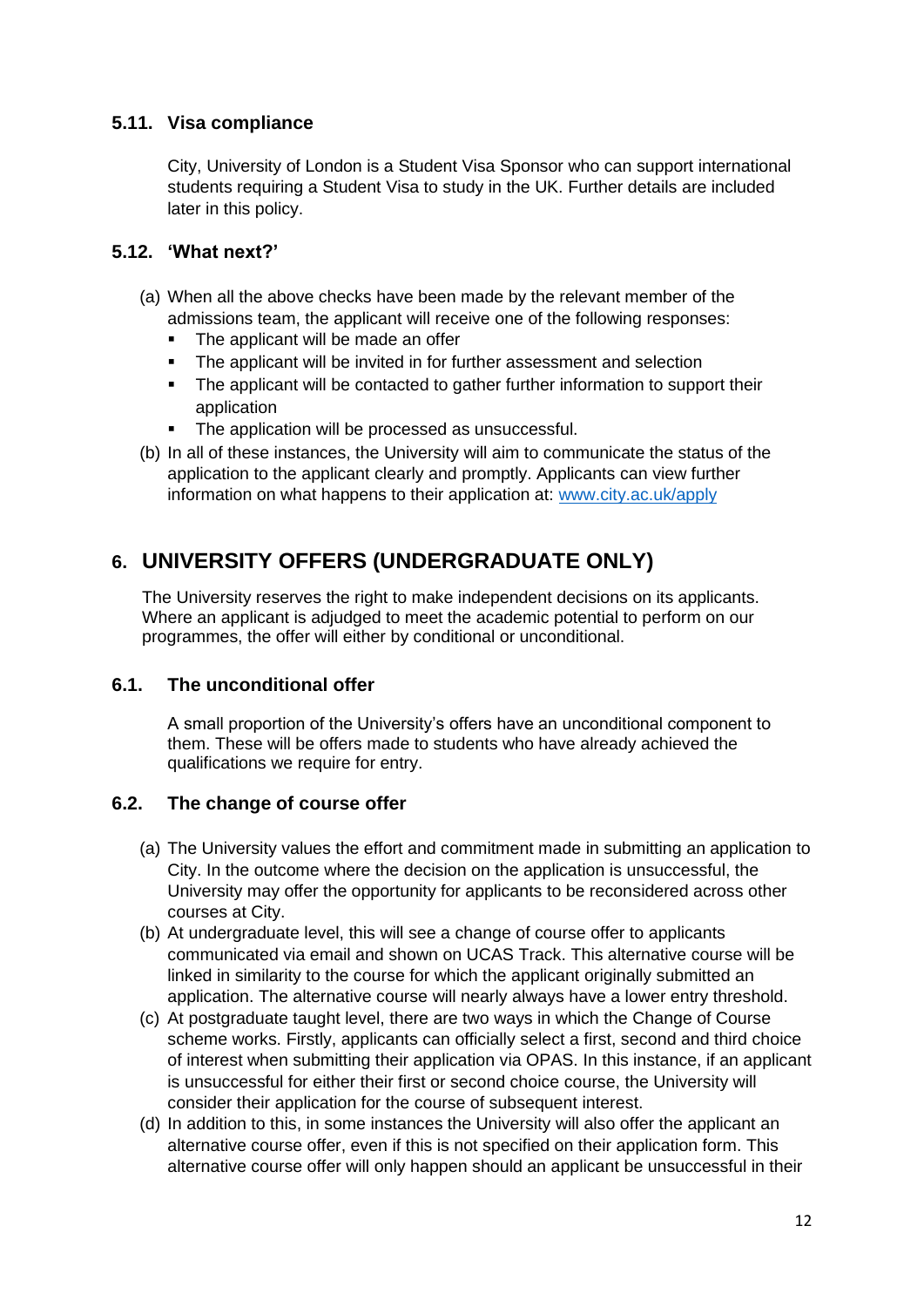original application but still meet the entry requirements for a related course. In this instance, applicants will be offered a change of course offer in writing.

(e) In all of the above instances, students are under no obligation to accept the offer.

#### **6.3. Contextual admissions**

- (a) The University is committed to ensuring that it offers a route to high-quality education for students from a range of background, irrespective of age, location, wealth or any other factor. City is proud to be have one of the most diverse student bodies in the country. This forms a crucial part of what makes us a world-leading institution and this is something our Access and Participation Plan sets out in our formal commitments to students from an array of diverse backgrounds and contexts.
- (b) The University is committed to widening participation and will develop our work within this area with purpose and clarity. Furthermore, City is investing great effort in to improving the success and progression of our students once they join the University.
- (c) The specifics for the University's approach to Contextual Admissions will be visible here from Autumn 2021: **[www.city.ac.uk/contextual-admissions](http://www.city.ac.uk/contextual-admissions)**
- (d) All students who are part of the Contextual Offer Policy, will receive confirmation of this in writing. It will typically involve the relevant individual receiving a conditional offer that is slightly lowered.
- (e) The University will continue to assess this policy and should this change, the University will ensure that the details of any such scheme are communicated on the website and in writing to all prospective students.

# **7. POLICIES AND PROCEDURES**

# **7.1. Fee status**

- (a) City, University of London (the "University") determines the tuition fee status of Applicants and/or Students in accordance with The Education (Fees and Awards) (England) Regulations 2007 (Statutory Instrument No 779), as amended; the Higher Education (Fee Limit Condition) (England) Regulations 2017 (Statutory Instrument No 1189), as amended and the Education (Student Fees, Awards and Support) (Amendment) Regulations 2021 (Statutory Instrument No 127) referred to in this Fee Policy jointly as the Fee Regulations.
- (b) The Regulations state that applicants who are classed as 'Overseas' can be charged a different, higher rate than those classed as 'Home' or 'EU'.
- (c) A student's classification is based on the fee regulations and the terminology employed ('Home'/'EU'/'Overseas') may not have any relation to a person's immigration status or other rights.
- (d) Where there is any confusion over the terminology, it should be noted that a person's fee status will always be based upon the regulations and not invoked or inferred from the terminology in any other document.
- (e) The University is currently awaiting further information on addition to legislation around fee status, where it is relevant to the UK having exited the European Union.
- (f) The University will ensure that any changes to fee status, assessment, policies and procedures are clear for prospective students from the European Union.
- (g) The full details on the University's Fee Status Policy can be [found here.](https://www.city.ac.uk/__data/assets/pdf_file/0005/567122/Fee-Assessment-Policy-2020.pdf)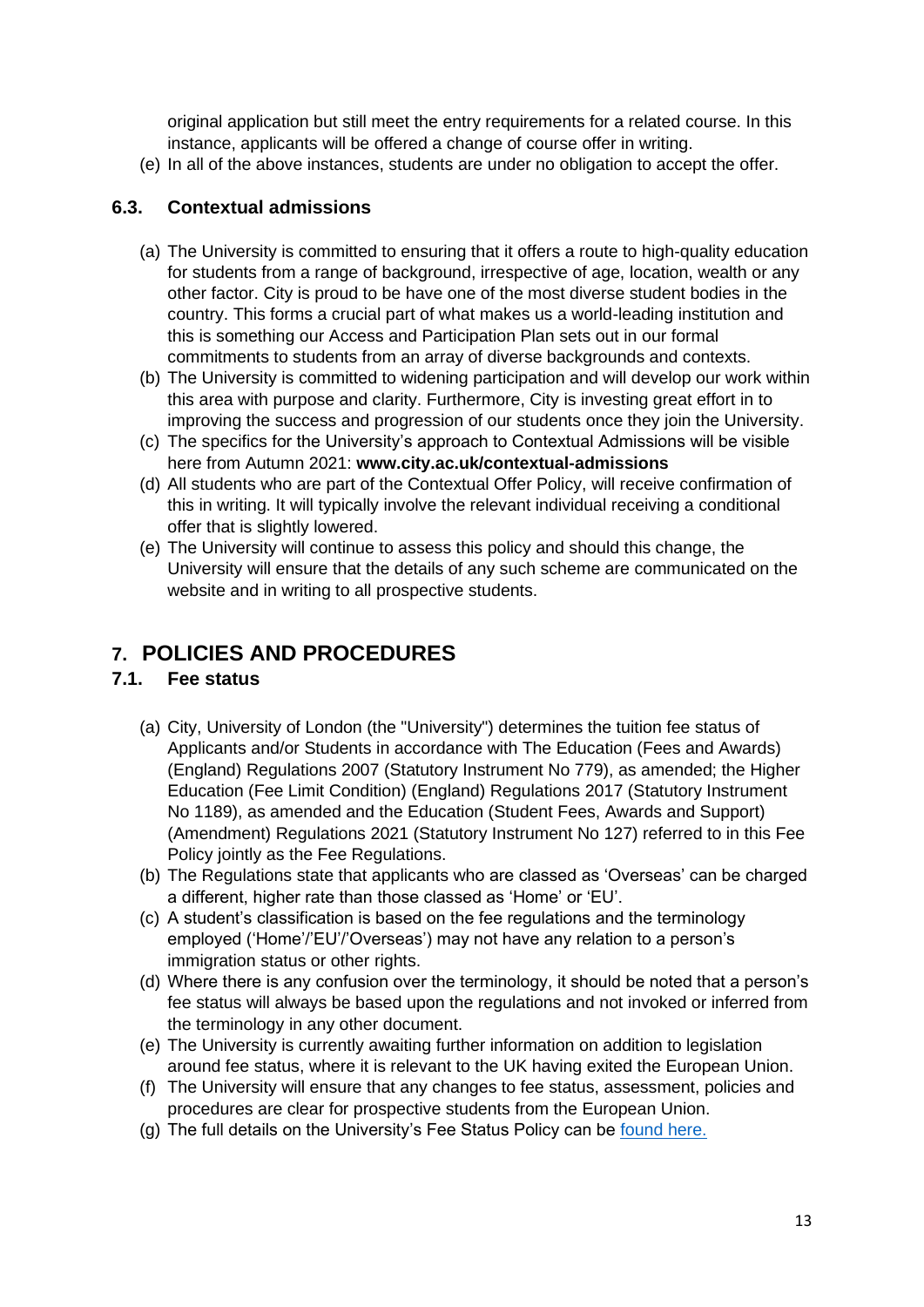#### **7.2. Student Visa requirements**

- (a) As a Sponsor, City can support Non-UK students on Student Visa as part of the Points Based System. These students must be on a full-time course lasting more than six months. City can also sponsor students on part-time courses at NQF/RQF Level 7 or above.
- (b) A Confirmation of Acceptance for Studies (CAS) can be issued to a student only if they meet the requirements of the Student Visa immigration category and will comply with the conditions of their permission to stay in the UK.
- (c) A CAS can be assigned to a student only if the University is satisfied that the student both intends and is able to follow the course of study concerned and where the University expects the student to successfully complete their course on the date specified on the CAS.
- (d) City's nominated staff check students' documents to ensure that they meet the academic, maintenance and other requirements set out in the Immigration Rules and by the University. A CAS is only assigned once a student has demonstrated that their documents fully meet the requirements.
- (e) Students are not entitled to sponsorship on the basis they have met the entry requirements for their Course and hold an offer to study. They must also demonstrate to the University that they meet the requirements for Student Visa sponsorship. The University reserves the right to refuse a request for sponsorship, cancel a CAS or withdraw sponsorship at its discretion.
- (f) As part of the Student Visa sponsorship assessment, students are asked to declare their previous criminal convictions. This is because the Immigration Rules include provision to refuse the application of someone with certain criminal convictions, under the general grounds for refusal.
- (g) CAS sponsorship can only be assigned within six months of the course start date. For further information please check: **www.city.ac.uk/international/visaimmigration-advice**

# **7.3. Applicants under the age of 18**

- (a) The University encourages applications from suitable students, irrespective of age. There is no formal stage in the application process where age will be a factor in the acdemic assessment.
- (b) The full policy outlines the regulations on the admission and treatment of students who will be considered minors when they commence.
- (c) Outside of the application process itself, there are age-related limitations to a student's fitness to study and practise. These limitations are particularly in relation to the minimum age a student must be to undertake mandatory assessments or placements outside of the university environment.
- (d) The University Admissions Office is responsible for sharing the details of applicants under the age of 18 with all relevant parties, to ensure effective safeguarding.
- (e) Further details of the use of data as part of this policy are [available here.](https://www.city.ac.uk/about/education/academic-services/admissions/)
- (f) Applicants under the age of 18 should also familiarise themselves with the University's Safeguarding Policy.

#### **7.4. Criminal convictions**

(a) City, University of London wishes to ensure that higher education is available to all who will benefit from it. In this context, having a criminal record will not necessarily mean that an applicant cannot be admitted to their chosen course. Overall, however,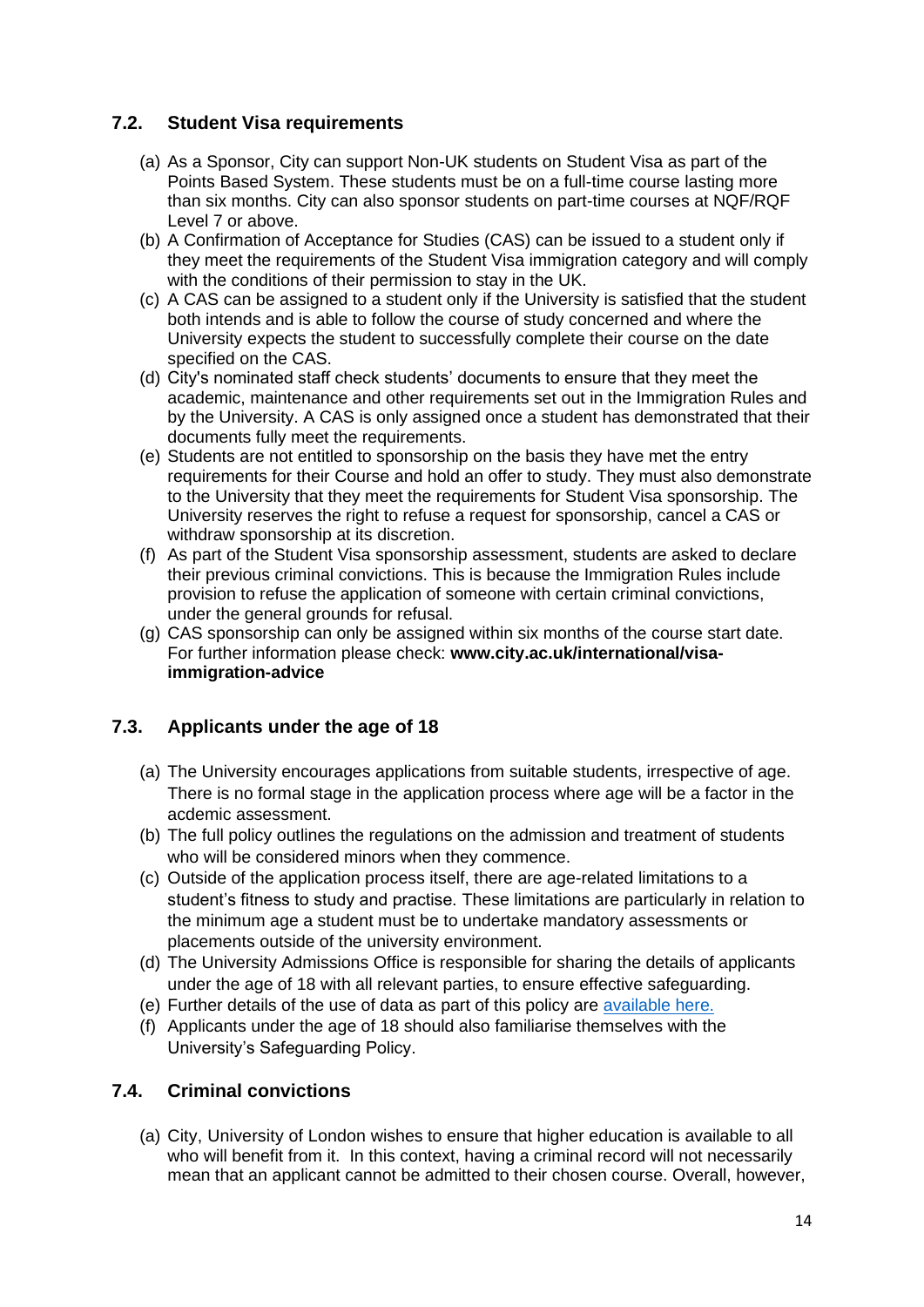the University must also balance its responsibilities to provide a safe and secure environment and community for its staff, students, visitors and others. In addition, the University also has to take into account the demands of various professional bodies and requirements under the law to protect special categories of people, e.g., children or vulnerable adults.

- (b) Courses taught by our School of Health Sciences may have particular requirements in the admissions process relating to the disclosure of warnings, reprimands, cautions and criminal convictions which are dealt with on a specific course basis and require applicants to agree to submit to criminal record checks by the Disclosure and Barring Service (DBS). Further information on this is [available here.](https://www.city.ac.uk/about/schools/health-sciences/about/courses/dbs)
- (c) The University operates a separate *Policy and Procedure for applications from students with a criminal conviction* which should be read together with this policy. This policy is [available here.](https://www.city.ac.uk/about/governance/legal/admissions)

#### **7.5. Asylum seekers and refugees**

- (a) All applicants have an opportunity to identify as an asylum seeker. An applicant's immigration status has no impact on the outcome of their application.
- (b) The University has a specific Sanctuary Scholarship for anyone identifying as an Asylum Seeker. To support this, the University Admissions Office will share this information with the relevant colleagues to contact applicants about this possibility.
- (c) This is a competitive application process, with the University only awarding three full scholarships. These are available to students from several immigration categories, including:
	- a. Leave as an Unaccompanied Asylum-Seeking Child (UASC leave)
	- b. Limited Leave to Remain (LL)
	- c. Discretionary Leave to Remain (DL)
	- d. Humanitarian Protection (HP)
	- e. Refugee Status
	- f. Refused Asylum Seeker (fresh claim submitted)
	- g. Asylum Seeker
- (d) The University will then assess the applicant's fee status and at that point may require further information on the individual's immigration history.
- (e) In the outcome that a student is classified as a refugee, should their immigration status change, they then may request a change in fee status from the University by contacting the Admissions Office. All changes of this kind will only be updated on the 1<sup>st</sup> September of the following academic year as per 7.1.

#### **7.6. Disability and additional support needs**

- (a) The University is committed to providing an inclusive learning environment and therefore welcomes applications from candidates with a disability / Specific Learning Difference or those who require additional support needs. Such applicants will be considered against the same criteria as all other candidates.
- (b) A number of different sources of student support are available at City including the disability support, neurodiversity support, academic learning support teams, Student Health Service and the Student Counselling, Mental Health and Accessibility Service.
- (c) Applicants are encouraged to disclose information on any disability or other additional support need that would help the University proactively identify and provide help with support needs throughout their studies. If an applicant discloses a disability or Specific Learning Difference then this information will be shared with the relevant support teams who will contact the applicant directly. An applicant will then be able to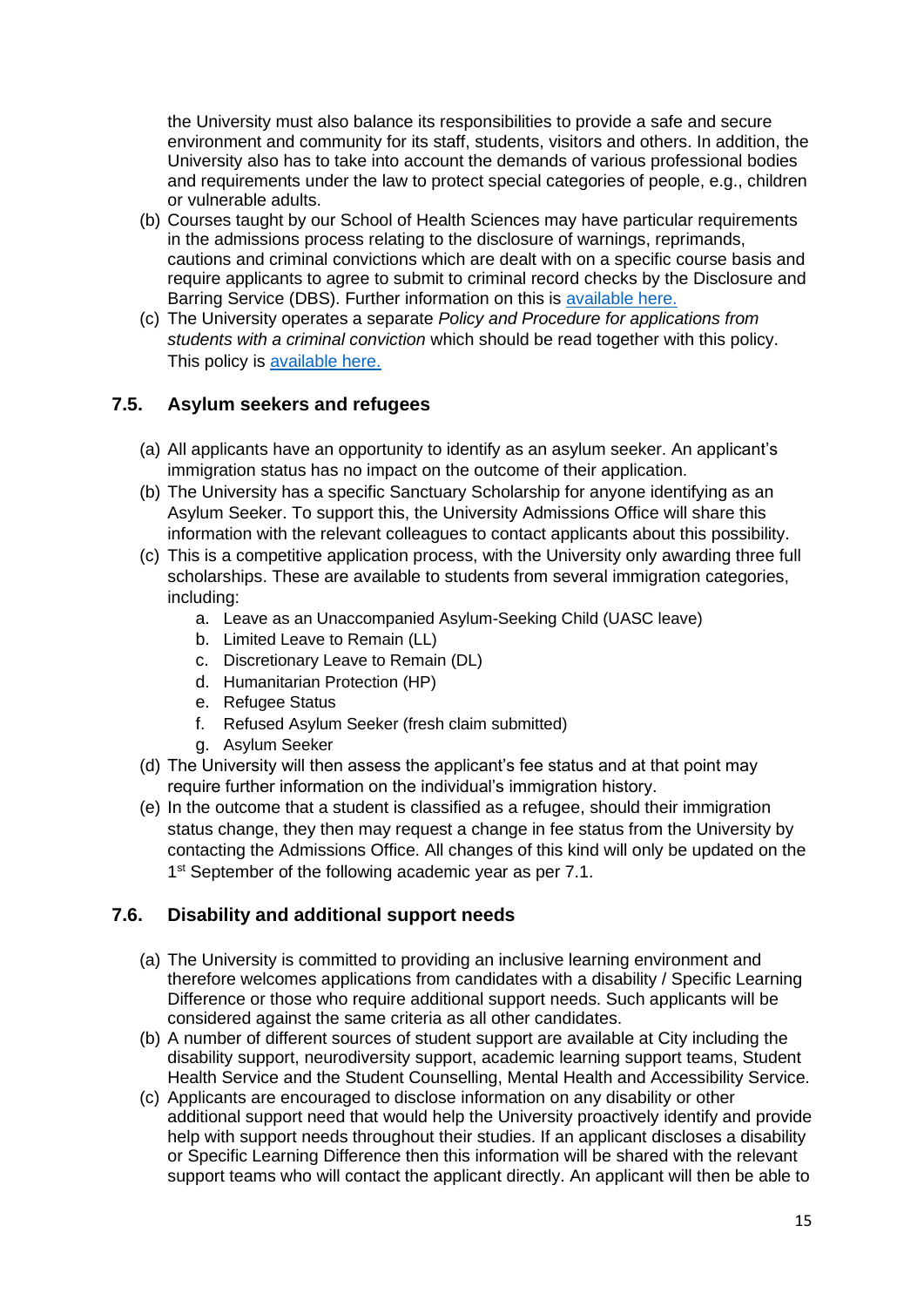discuss potential strategies and reasonable adjustments which will enhance their learning experience.

#### **7.7. Fitness to study**

- (a) City, University of London is committed to protecting the health, safety and well-being of all students and stakeholders. In supporting these aims, City recognises the need for proactive management and support of concerns about a student's well-being and/or behaviour which may be related to ill-health (physical / mental), disability or other reasons.
- (b) City aims to provide a supportive, engaging, and inclusive learning environment for students, conducive to education, research and a positive student experience. To that end, the University has developed a Fitness to Study Policy and Regulation, of which applicants should be aware.
- (c) At no stage does an applicant's fitness to study impact on the academic decision processed on their application. Applicants can [view the full policy here.](https://www.city.ac.uk/__data/assets/pdf_file/0004/386806/Fitness-to-Study-Policy.pdf)

#### **7.8. Fitness to practise**

- (a) The fitness to practise policy and procedure is for the management of students and applicant fitness to practise concerns – specifically within the School of Health Sciences and the Department of Psychology.
- (b) The policy covers awards, progression and registration made by the school and applies to programmes leading to professional qualifications and/or eligibility to apply to a professional register which requires students to undertake periods of experience in practice settings. The University, in conjunction with the professional and regulatory bodies, has a duty to ensure the student is fit to practise during and up to the point of registration/awarding of qualification of academic credits.
- (c) For programmes regulated by professional statutory and regulatory bodies (PSRBs) the Higher Education Institution is required to have a Fitness to Practise Policy and Procedure in place to manage fitness to practise. Applicants can [view the full policy](https://www.city.ac.uk/__data/assets/pdf_file/0006/386511/Fitness-to-Practise-Policy-and-Procedure-17-18.pdf)  [here.](https://www.city.ac.uk/__data/assets/pdf_file/0006/386511/Fitness-to-Practise-Policy-and-Procedure-17-18.pdf)

# **8. ENQUIRIES: INFORMATION, ADVICE AND GUIDANCE**

#### **8.1. Commitment to this area**

The University is committed to helping students make informed decisions; and helping to increase the understanding of those who advise students in schools, colleges, charities and organisations. This relationship is managed in a number of areas and this section of the policy outlines these.

#### **8.2. Enquiries**

The University has a main enquiries form, which can be found here: **[www.city.ac.uk/contact](http://www.city.ac.uk/contact)** The University aims to respond to all enquiries within five working days.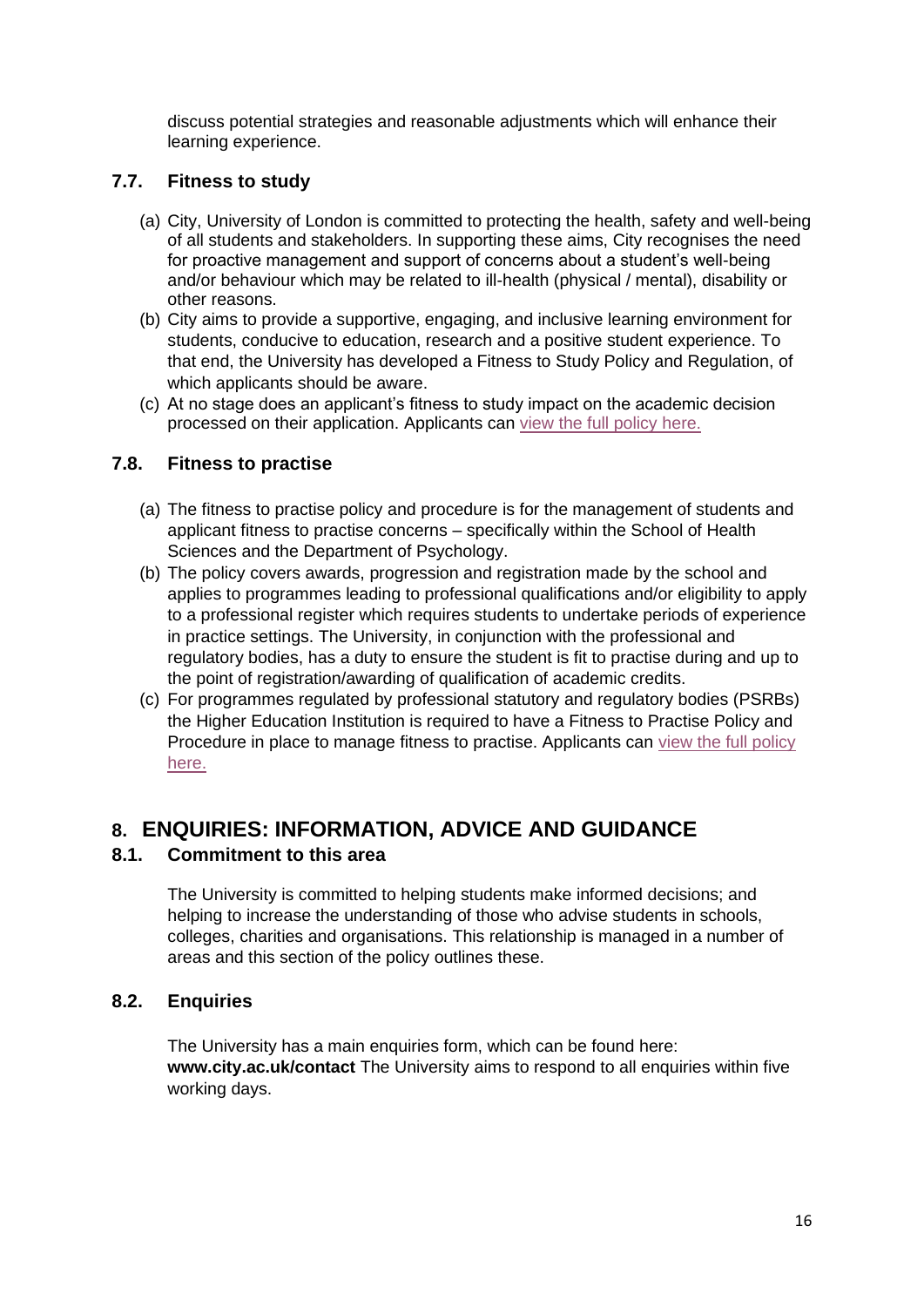#### **8.3. Schools liaison and Outreach**

The Schools Liaison team at City attend Higher Education and UCAS Fairs and run talks, workshops and activities to support students across the UK, EU and overseas with applications to University. The team are also the main point of contact for prospective students, parents, teachers and advisers who would like more information about studying at City.

#### **8.4. Accuracy of information**

- (a) The University will provide information to prospective students through a number of different sources: face-to-face, via partners, email, website and printed publications.
- (b) The University will aim to ensure all of the relevant channels we use are providing information that is accurate. In some instances, like prospectuses, inevitably some of the information published may be subsequently updated.
- (c) The University would encourage all applicants and advisors to use our website for the most up-to-date information.

#### **8.5. Communication of changes**

- (a) In line with CMA regulations outlined in section 3, the University has a duty to inform all prospective students of any material changes to the information they may have viewed throughout their research process.
- (b) The University will use all reasonable endeavours to ensure that changes are kept to a minimum, but if the University is required to make any material changes to the terms of the Contract or programme (as described in the Offer and/or prospectus) before the applicant registers at City, the University shall bring these to the attention of the applicant as soon as possible.

#### **8.6. Website**

- (a) The University website is the definitive source of information for prospective students. The University will ensure that the information available to prospective students on the website is accurate, timely and helpful.
- (b) As outlined above, the University aims to highlight where this information changes over time for all prospective students. Depending on the level of change, this will be communicated either in writing via email or on the website.

# **8.7. Contact details**

The University is committed to providing the highest quality information, advice and guidance possible. Across all course pages and relevant sections of the website, the University aims to give applicants clear details on how they can contact us for further information. On all course pages the contact details of the relevant admissions officer will be found in the footer of the page.

#### **8.8 Agent activity and relationships**

(a) As stated in section 2, the University contracts approximately 100 education agents in all regions of the world to refer students to City and assist them in the application and pre-departure process. The University carefully selects agents through a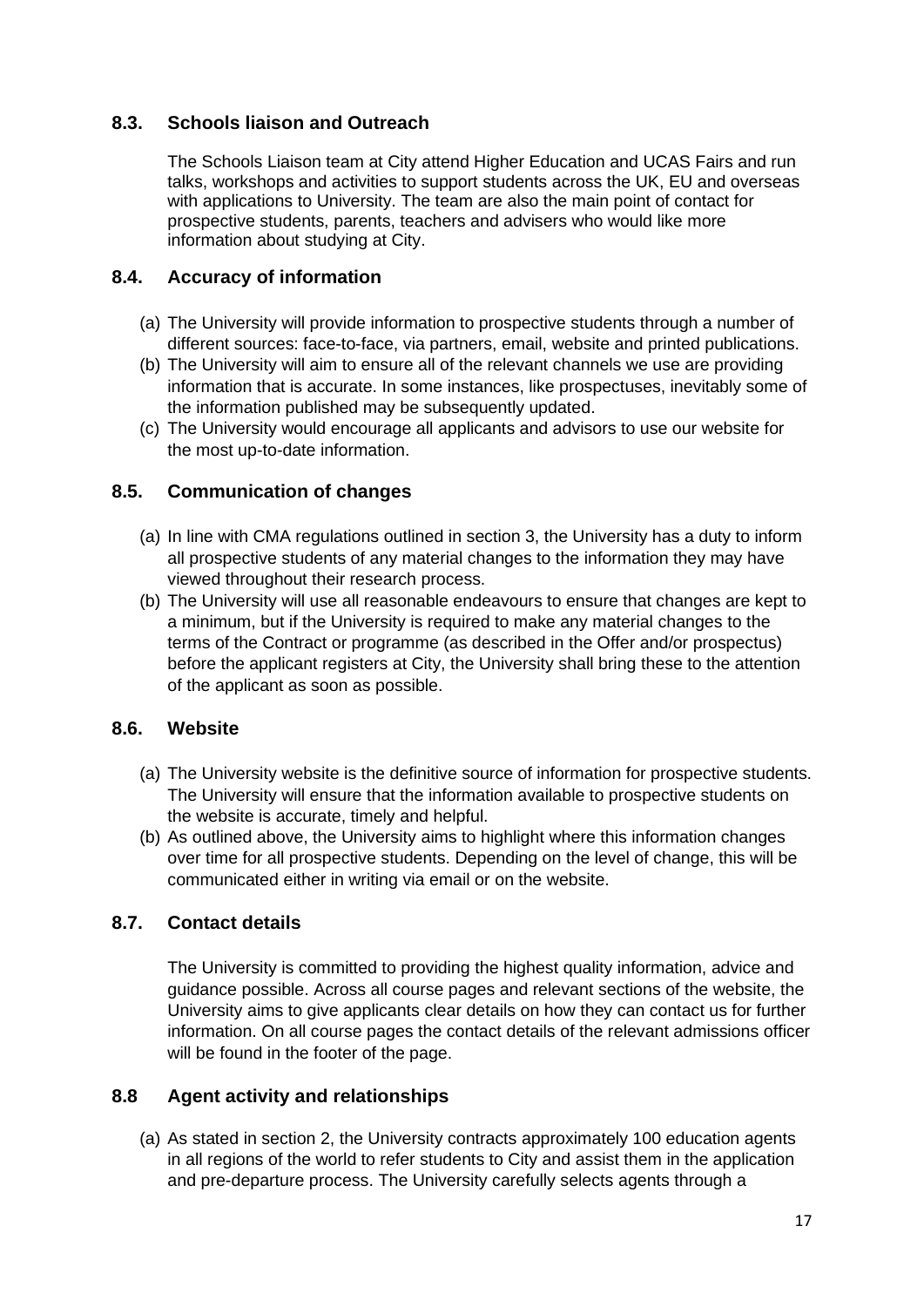rigorous set of checks to ensure that they comply with all relevant legislation and provide a good service to students.

- (b) Depending upon the size of the agent they may offer all or one of the following services: individual counselling and institution selection; personal statement advice; management of the application process; accommodation, visa and funding advice and pre-departure briefings. City's agents are monitored on an annual basis.
- (c) Admissions colleagues cannot discuss the details of any applications with an agent without the permission of the applicant. Where an applicant would like to give permission for the University to liaise directly with the designated agent, this must be detailed in the application or communicated to the University in writing.

# **9. APPLICANT BEHAVIOUR, COMPLAINTS AND APPEALS**

# **9.1. Applicant Behaviour**

- (a) City's students are at the heart of the Institution's commitment to academic excellence for business and the professions and are supported to achieving positive academic and professional goals.
- (b) Our [Student Charter \(We are City\),](https://studenthub.city.ac.uk/student-administration/student-charter) has been developed by both staff and student and outlines our mutual responsibilities and aspirations.
- (c) We expect our students and offer-holders to act as ambassadors for City at all times on campus, in the community and in any public or online forum. Students and offerholders must behave responsibly and maintain standards of good conduct, in line with the Institution's Codes of Conduct, at all times.
- (d) Students should also comply with principles of dignity and respect, and behave in accordance with the Institution's [Student Harassment and Bullying Policy](https://www.city.ac.uk/__data/assets/pdf_file/0018/232911/Student-Harassment-and-Bullying-Policy.pdf) and [Student Sexual Misconduct Policy.](https://www.city.ac.uk/__data/assets/pdf_file/0018/530811/Student-Sexual-Misconduct-Policy.pdf) Harassing, bullying or generally anti-social behaviour, or any other form of misconduct, on or off campus, online or in-person, can negatively affect the good order of the Institution and disrupt the positive learning and wider experience of others.We may take disciplinary action against any student, or applicant, who does not act in accordance with this Contract under [Senate](https://www.city.ac.uk/__data/assets/pdf_file/0004/566662/Senate_Regulation_13_Student_Discipline_Senate_20201007.pdf)  [Regulation 13: Student Disciplinary Regulation.](https://www.city.ac.uk/__data/assets/pdf_file/0004/566662/Senate_Regulation_13_Student_Discipline_Senate_20201007.pdf)
- (e) For current students, one of the possible outcomes of such an action is that your Contract with us may be terminated and you may be removed from your programme.
- (f) For offer-holders, one of the possible outcomes of such an action is that you have your Offer to study at the Institution withdrawn.

# **9.2. Complaints Procedure**

- (a) A complaint should be raised where an applicant has a specific concern related to a procedural error, irregularity or maladministration in the admissions process. City, University of London operates a three-stage-process for applicant complaints.
- (b) In the first instance, applicants should raise concerns informally with City's staff at the point the concern arises. Applicants may informally contact their named admissions contact in the relevant Admissions Office or School. Staff will take reasonable steps to explain any relevant procedures, resolve concerns and respond promptly to any issues raised.
- (c) Concerns should be raised as soon as possible after the incident being complained about. Informal concerns which are raised at Stage 1 more than one month after the incident occurred may be deemed to be out of time and may not be considered.